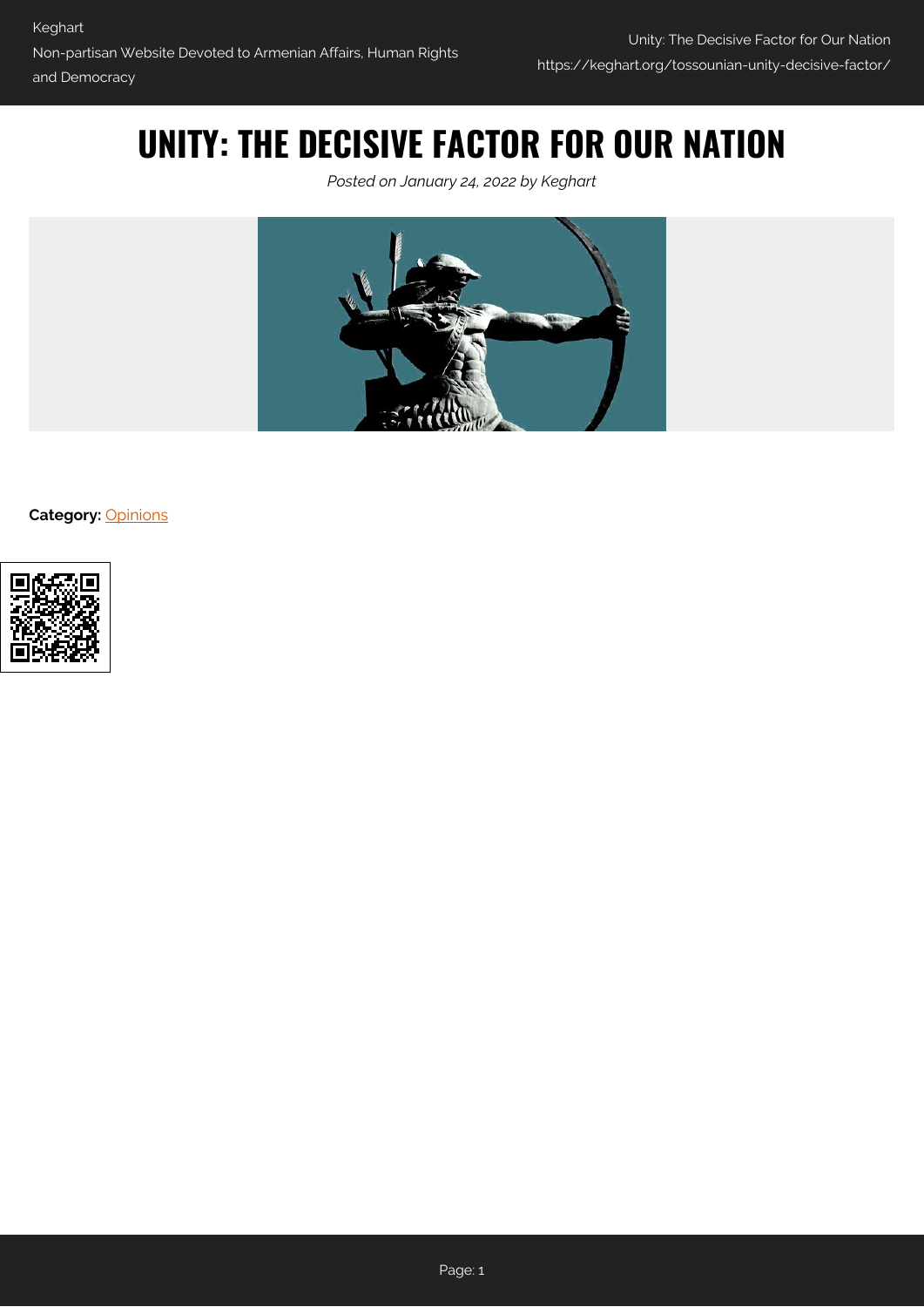## **By Vicken Tossounian**, Beirut, 7 January 2022

Nations whose sons and daughters band together in the face of calamitous challenges survive, especially when enemies reach their doors and threaten their existence.

In the first millennium BC, the state of Urartu was founded around Lake Van and in the province of Ayrarat. The main reason that historians recall its glory was its competence to thwart the threat to the Armenian people from the south, the state of Assyria. Four tribes, the Armens, the Hayasa, the Nayiri, and the Khurri Mitans, united to form a powerful state that founded Erebuni, Tospa or Van, Khalti, Arin Berd and laid the foundation for the first Armenian political entity after the third millennium [Aratta](https://en.wikipedia.org/wiki/Aratta). It was this state that later destroyed the bloodthirsty Assyria with the Medes and the Babylonians.

In the sixth century BC the Yervanduni, then in the second century the Artashesians founded two powerful states. During the reign of Artashesian king Tigran the Great Armenia reached the peak of its power. Its boundaries extended to the Levant and Palestine. It was the appearance of the Romans that put an end to this vast state. After the advent of Rome and its competitor Parthian Persia, a catastrophe began in Armenia that harmed the future of all our royal families. There were Roman and Parthian factions. This tension between the two weakened the foundations of the Armenian state. This rift caused the two divisions of Armenia in 387 and 428. The latter was the harbinger of the end of the Arshakunyats kingdom and Armenia lost its independence when it went adrift of the virtue of making a unified national decision.

The same phenomenon happened when Byzantium and Sassanid Persia competed each other from the 5th century and on. There were Byzantine and Persian oriented ministerial families. Between these two directions, Armenia lost its independence until the Arabs reached Armenia in the seventh century. In the absence of the Sassanid state, Armenia was able to find common ground with the Arab caliphate, and the Bagratids established their state in 885. It opened a bright page in the history of the Armenian people and did a great job until in 1045 the short-sighted emperors of Byzantium, instead of strengthening their neighboring Armenia, caused its collapse. This wrong-headed policy cost Byzantium very dearly in the future. Seljuks and other Turkish tribes began to settle on Armenian soil and ultimately, they destroyed Byzantium in 1453.

Armenian princes moved to Cilicia and established their state in 1080, which later became a kingdom. The kings belonged to the Rubinian and Hetumian families and were patriotic and farsighted. The presence of the Crusaders and the Latin influence in Cilicia caused great damage to that state. Latin-loving vs patriotic parties divided the Armenian Society of Cilicia and began to erode the foundations of that powerful state. Local Islam, the Mamluks, the Ayyoubis, saw a threat in the crusaders. The cooperation of the Armenians with the Crusaders was not received well by the Islamic powers. During the Lusinian reign in Cilicia, the kingdom paid a high price and in 1375 it was destroyed by the Mamluks.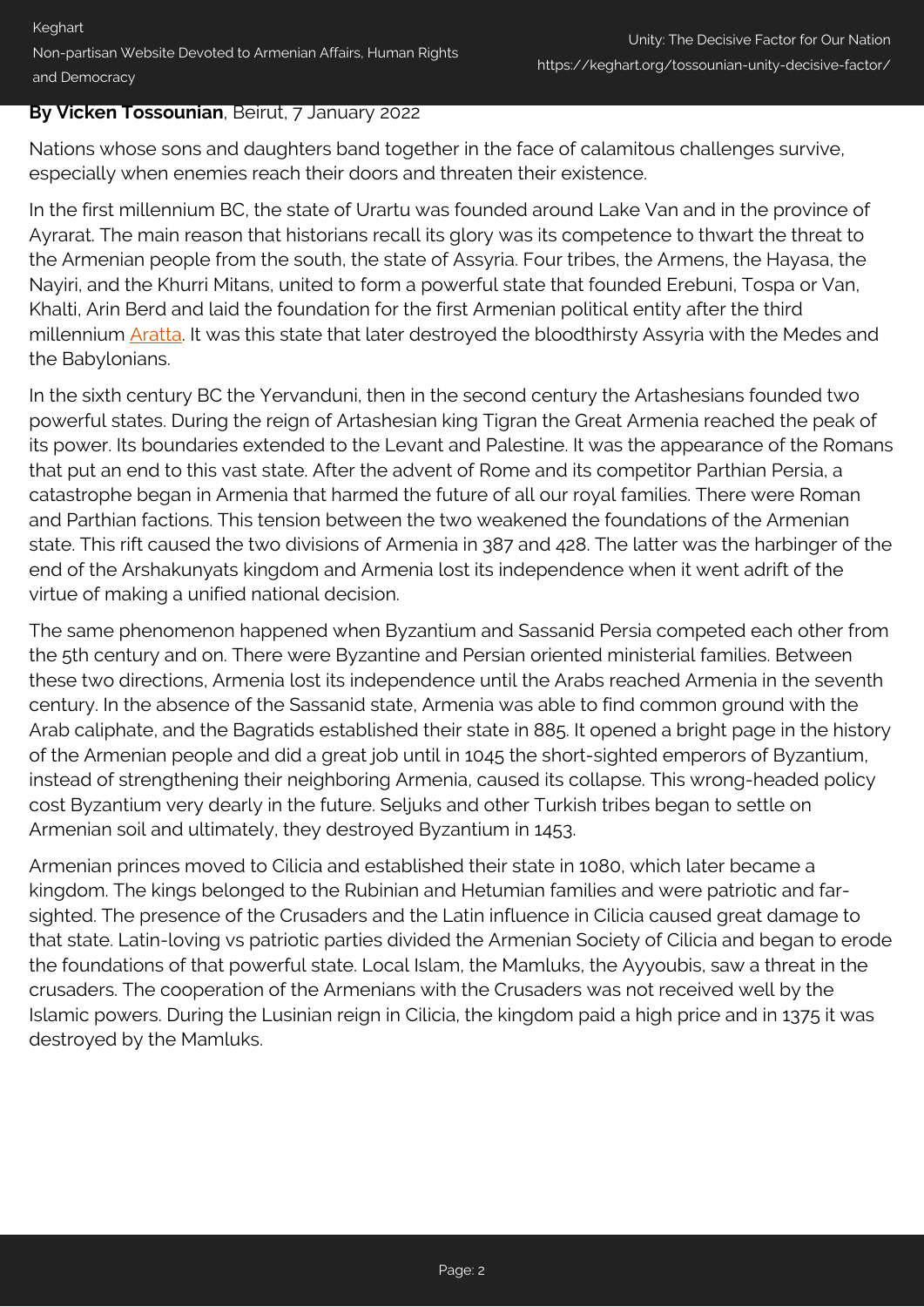and a prosperous homeland. Otherwise we had disagreement and collapse.

In the 18th century, the meliks of Syunik , Artsakh and the Catholicos of Gandzasar were far-sighted. They carried out a national liberation program through Israel Ori, which began by turning to Russia and seeing in it the only salvation for the Armenian people. The David Peg liberation movement was the first step in 1720s. One hundred years later, with joint and continuous activity, in 1828, the Russians turned the Arax River into a border between Russian Armenia and Persia. It was Russian Armenia that became the nucleus of the first Armenian state in the 20th century.

During the pre-genocide period, Armenians were also divided into two factions. The Hunchakians did not trust the Union and Progress party and saw them as dangerous elements, while the ARF cooperated with them. We say this not as a rebuke, but to show how divisions and foreign influences were destructive elements for the Armenian people. When we deviated from our national orientation and became an instrument in the hands of a foreigner, we lost our land.

Unfortunately, the 20th century became a period of conflict in the Diaspora between two opposing visions specially during the Cold War period. The first was around which patriotic parties were grouped, for which the homeland was sacred, whoever ruled there. The second direction, which was backed by the West, divided the Armenian people between those who supported Soviet Armenia and those who were against. They persecuted the followers of the first group, divided the Church. That division continues to this day, unfortunately. We say all this to highlight the notion that unity helps develop a correct national ideology; whereas its absence leads to weakening of the body politic of the nation.

Looking at the current regretful odyssey of Armenia, it's neglectful to ignore the damage caused by a group of faceless and colourless Soros followers and the clan that wants to return to the former rotten system of power. Both have created an atmosphere of immense discord which threatens normal function of institutions and more importantly the very existence of the Armenian state. It is up to the Armenian people to find truly patriotic leaders whose orientation is the supremacy of the nation's interests and goals. That includes the demand to return the lands of Western Armenia to the rightful and just owner, the Armenian people. It is time to wake up and choose sincere, patriotic people as leaders and not statesmen who serve foreign interests.